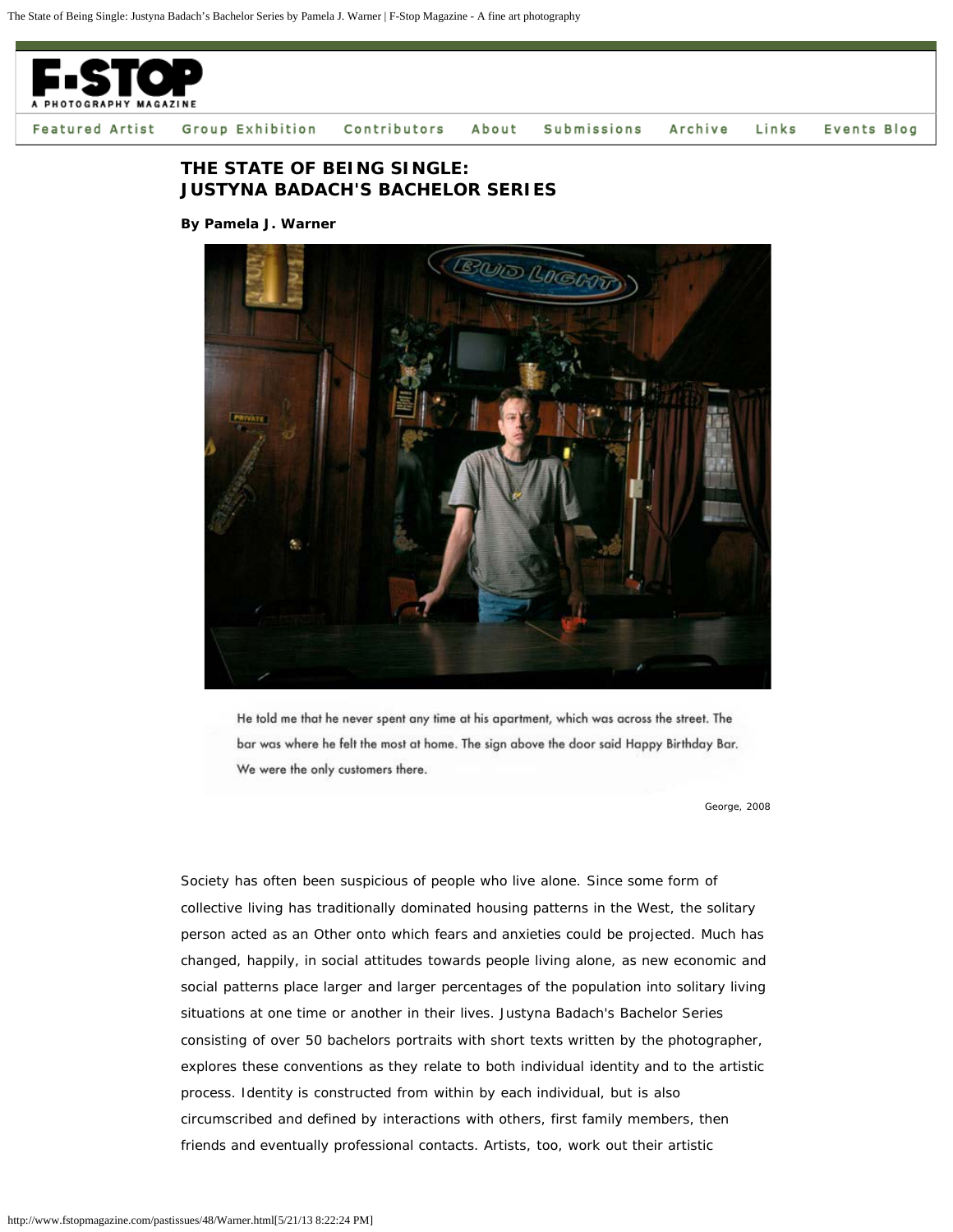identities both in the isolation of their studios and in constant dialogue with other people, with other art objects and images. Badach's photographs attempt to make visible some of the more hidden aspects of individual identity, while at the same time representing a social moment of contact between the subject and the photographer, forcing both of them outside of their private habits.

Individuals are constantly confronted by society's ideas and conventions about what makes up "the good life" and how it should be both lived and put on display. Reassuring images of social networks such as family and close friends dominate the media, which can generate feelings of tension for people who live alone. This contrast lends a degree of poignancy to Badach's portrait of Vek. Sitting alone in a slumped posture on a stool in the middle of his living room, Vek pauses from packing his belongings. Badach's haunting prose, marked by short, laconic sentences that point to the tragic via the mundane, informs us that this is his last day here after being evicted. Forced to leave his apartment and not sure where he will go, he nonetheless allowed Badach to come over and shoot his portrait. Behind him, a lightwood folding screen that holds multiple picture frames leans against the wall. The photographs in the frames suggest a full family life: a beautiful woman with flowing hair, a couple on a beach, a child. They appear, at first glance, to place Vek into a reassuring network of relationships that would balance his distraught expression and body language, cancelling them out as merely temporary in a life rich with laughter and sunshine. Look again. The photographs in the frame are not Vek's friends and family, but in fact are the advertising photos that came with the screen when Vek bought it. Three photographs are repeated twice, framing the large central scene of the blonde woman with the horse. As marketing images to entice buyers to purchase the frame, the stock photos present an image of life lived in the company of others, where displacement and loneliness have no place.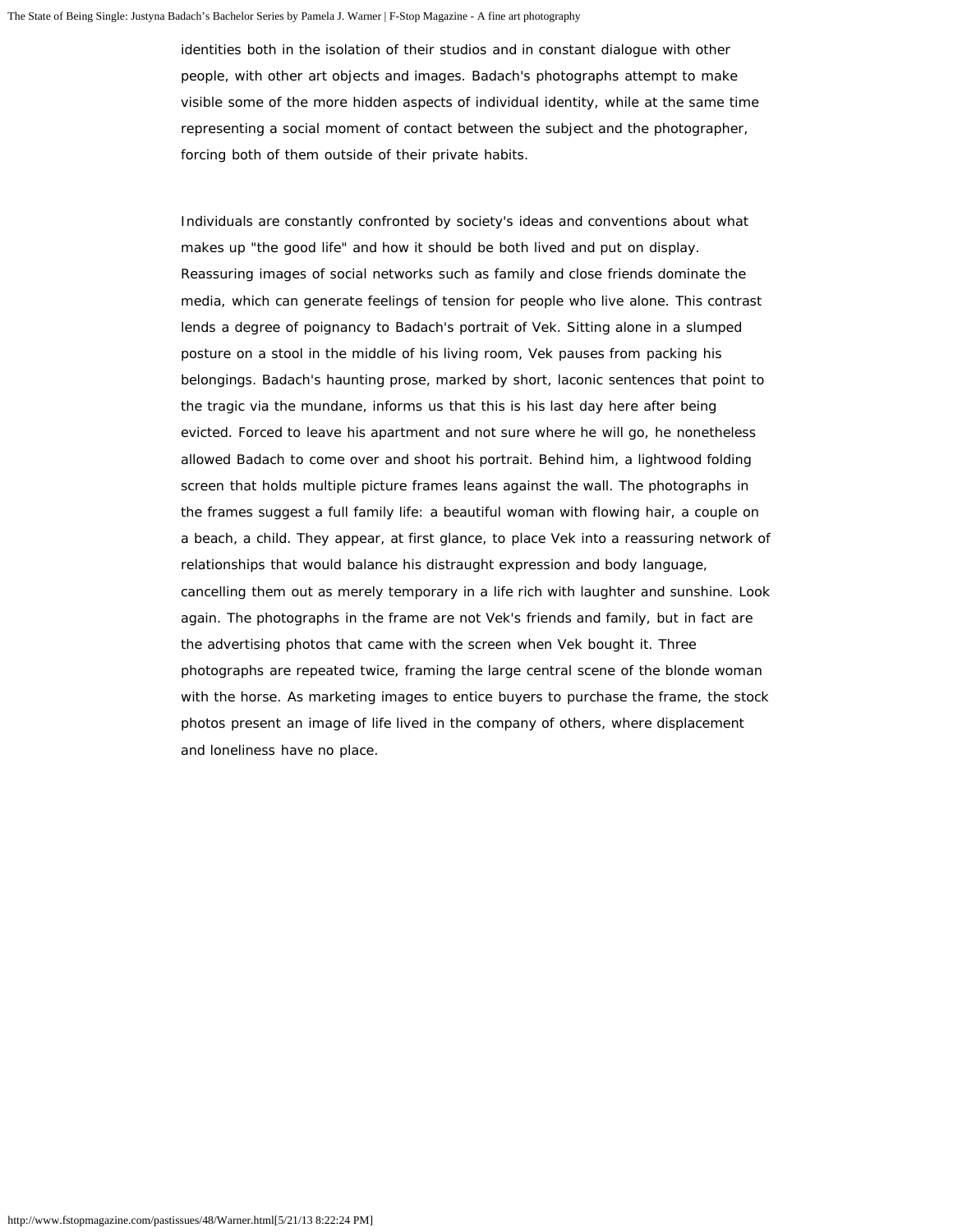

The house was a forest of green carpet and vinyl furniture. His passion was making elaborate ventriloquist dummies. The puppets had their own shrine-like room on the second floor of the house. They were his little family. He showed me photos of his stage persona, Mister Dead Guy. His father had died when he was a small boy.

*David, 2007*

The social conventions of group portraiture inform Badach's photograph of David. Posing on the couch with three of his creations, David appears to viewers as part of an alternative family—a feeling strengthened by the vague resemblance between the puppet-maker and his creations. The soft smile on his lips, however, renders his status in this family slightly ambiguous. Do we see a father and his children, with resemblance carried on through generations, or are we instead privileged to see a man and his alter-egos, some form of exteriorized versions of himself? Regardless of how we answer that question, what do we as viewers make of the macabre overtones of the puppets themselves? The liveliness bordering on garishness of the puppets' faces contrasts strongly with David's own muted expression, but Badach insists that she is not making fun of her sitters, and suggests that any discomfort viewers feel derives from recognizing in the men parts of themselves with which they are not entirely comfortable. She points to the long tradition of the grotesque, once celebrated as an integral part of artistic culture, but increasingly sidelined by a society in which illness, deformity, and death have become taboo. The framing of the composition, in which two additional puppets observe the main grouping from their reflection in the mirror, may act as a metaphor for the distance we try to put between a comfortable sense of self on the one hand, and a complete awareness of the many conflicting aspects of our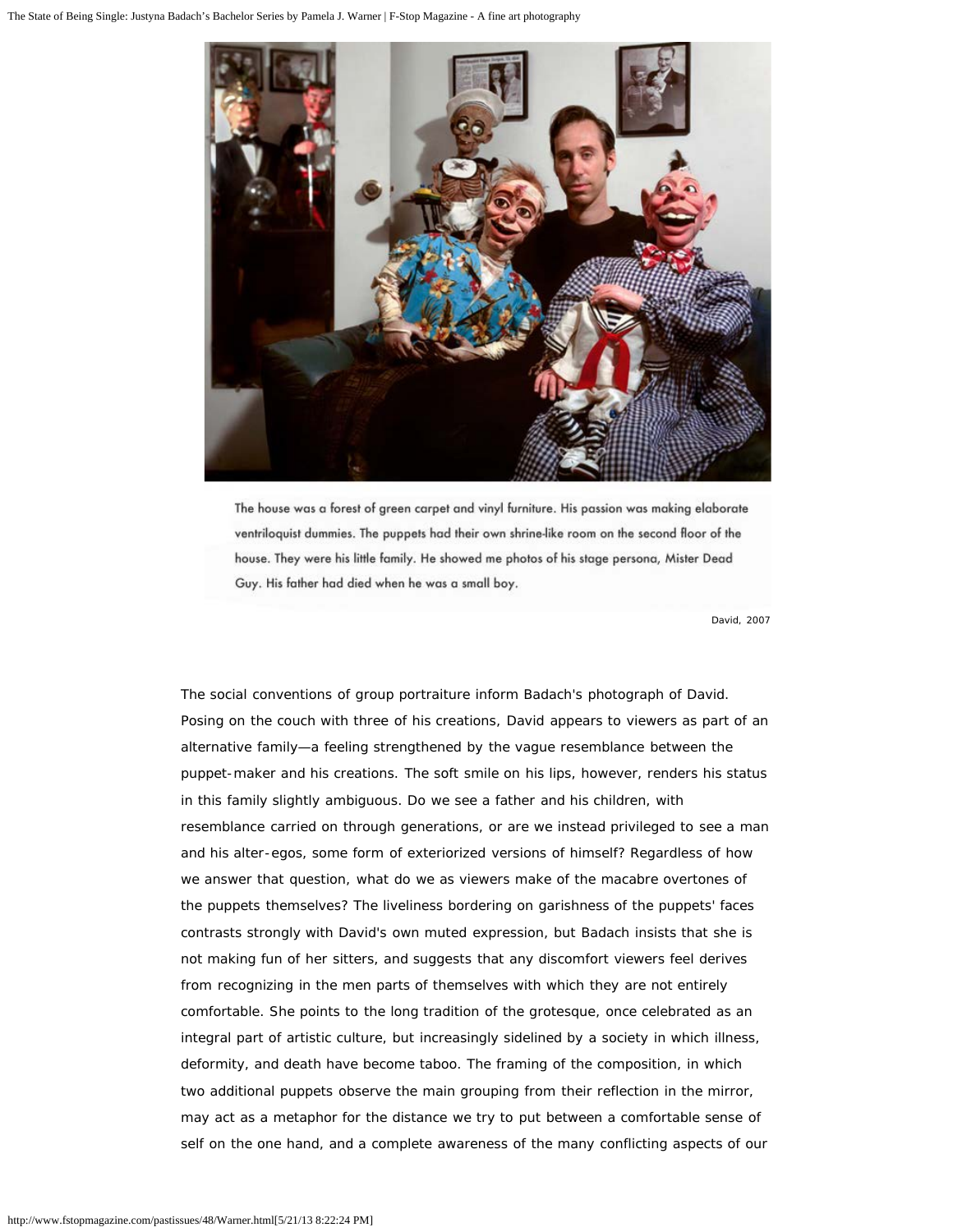identity on the other.

The domestic setting of these portraits gives the series an added charge. Badach refers to it as a wider metaphor for the internal life of a man, both a refuge and a prison, where people get back in touch with themselves by eliminating human contact and depriving themselves of an emotional connection with the outside world. Entering into that space to photograph it, Badach is acutely sensitive to her outsider status. "The decor of the spaces is so profoundly personal, that at times it feels like you are standing in someone else's skin, a space too uncomfortable for anyone other than the bachelor to occupy," she writes. Her texts complement the photographs. Just like the men's spaces, the voice used to write them is a highly personal one that suggests aspects of the bachelor-photographer encounter that are not recorded by the camera. Each image is the product of an experience, the emotional tone of which is defined by the interaction of two sensitive beings.



He served me proper Russian tea with a shot of vodka. He was a cadet in the war. When it was over, he returned to an empty house. The entire family was gone, killed by the Nazis. He had always been too busy to get married. But if he had, he would have a house full of daughters.

Here her work reverses the stereotypical gender construct of the artist-model relationship. Rather than a male artist looking at female sitters, we have a woman taking photographs of single men. The sexual overtones of the (male) artist's "penetration" into a (female) sitter's intimacy are absent: Badach's bachelors seem vulnerable, as she herself becomes in going to their houses, but their fragility does not turn them into objects of desire in the traditional sexual politics of the gaze. Instead, Badach manages to work the standard power relations of artists and models to a different end. The portraits, taken together as a group, narrate a series of social moments between two private individuals.

Portraits of individuals partake in social life in the way that they present sitters to viewers through the mediating eye of the artist. The portraitist makes the introduction. "Pamela," Badach seems to say, "I'd like you to meet David." And just as anyone who has been introduced by someone else can relate to feelings of self-consciousness during such introductions, so too these sitters want to project a certain image of themselves. Part of the photographer's challenge in composing such portraits is to find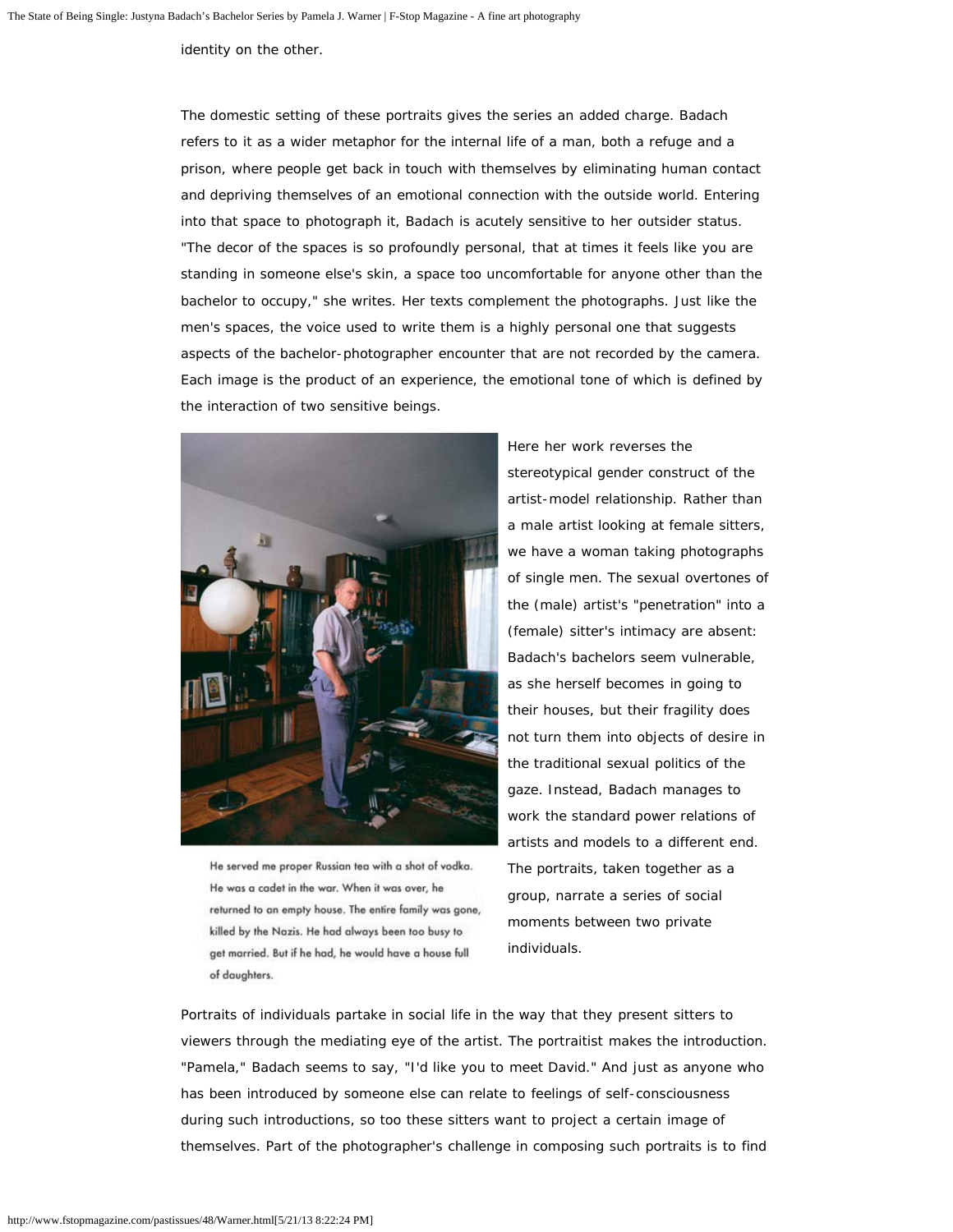a way to go beyond the idea the men want to present of themselves. The models, Badach explained, if left to their own devices, would tend to want to stand with their hands in their pockets and their legs spread as if about to piss on the ground. They have absorbed cultural images of what it means to be a man and perhaps seek to reassure the viewer/photographer by assuming what they think to be a "typical" male pose. She asks them instead about their hobbies and interests, and from that conversation usually emerges a compositional idea.

Even then, however, Badach has to work to get beyond the sitters' image of themselves. Mischa, for example, wanted to show off his different arm exercises by posing in different ways with his weights and handgrips, but she rejected many of the poses as too active, working with him to get him to relax and clear his mind so that she could see past this strong projection. Richard, a self-aware model who had been photographed by Diane Arbus and spent time with Andy Warhol, has a strong narcissistic edge, a homoerotic falling in love with himself and with the beautiful male body. Rather than indulge that side of him, Badach used the mediating reflection of the mirror, not to show him gazing lovingly at himself, but rather as an object through which he engages with the rest of the world, his gaze turned to look back at her. His fascination with his own image, with posing, is still there, albeit modulated by the photographer's knowing mis-en-scène.



At one time he practiced Judo, but now he practiced Tai Chi. He took out one of his many swords to show me how it was done. The apartment felt too small for his large frame. He hoped a match making web-site would help him meet women his own age. When he tried to join the site, he was rejected because he did not want to have kids.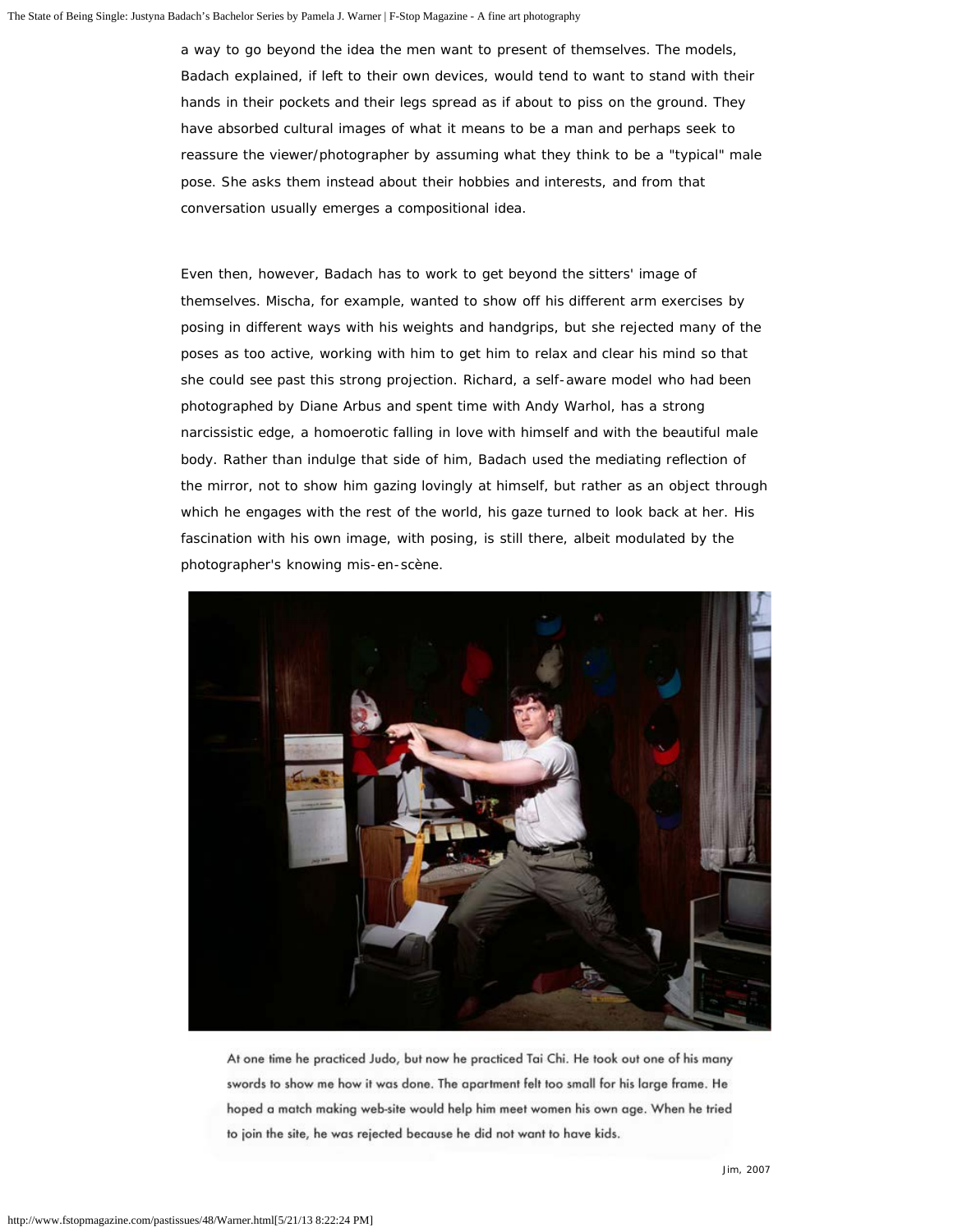But Badach does not have to simply go beyond her sitters in order to discover or meet a deeper part of themselves. She has to go outside herself as well. Long drawn to landscape photography, Badach grew to feel that it catered too much to her tendency towards social avoidance. Part of the impetus of the Bachelor Series, then, was to challenge herself to interact with the men. The photographs come from a place that is not as comfortable for her as the out of doors. She chose the 4"x 5" camera for exactly this reason: she looks directly at the subject and the camera does not come in between her and the person posing. Moreover, she has to go out of her way to put them at ease through chatting and casual conversation, an exercise which leaves her drained and exhausted at the end of each shoot. The finished portrait, then, can be read as the meeting place for two beings outside their usual shells. They truly become records of a moment of encounter and perhaps self-discovery between two vulnerable individuals. In this way, they offer a more complex and sensitive alternative to the clichéd artist-model encounter.

This repositioning of the tropes of artistic practices is all the more interesting given that many of the images reveal a deep visual engagement with the history of art, and with French Modernist painting in particular. Whether we see Degas' Scene of an Interior (Le Viol) in Richard or Manet's Bar at the Folies-Bergères in George, a painterly sensibility dominates the series. The drama of the Baroque infuses the dramatic lighting and pose of Jim, and the black curtain on Vek's window recalls similar devices in paintings by Caravaggio. These references to the history of art are no accident: Badach was raised by a mother enthralled by painting, who owned a complete postcard collection of the paintings in the Hermitage and who took her children to spend hours in art museums throughout their childhood. Moreover, Badach tries to bring the tactile quality so important to paint surfaces to the photographs in her choice of an albumen-coated French printing paper, which gives the finished prints a texture that captures light and lends a subtle animation to the still poses. The compositional parallels, however, would not be interesting if they did not also double back on the themes of the series: interiority and vulnerability in Degas' Interior, reflexivity and the connection between the viewer and the model in Manet's Bar.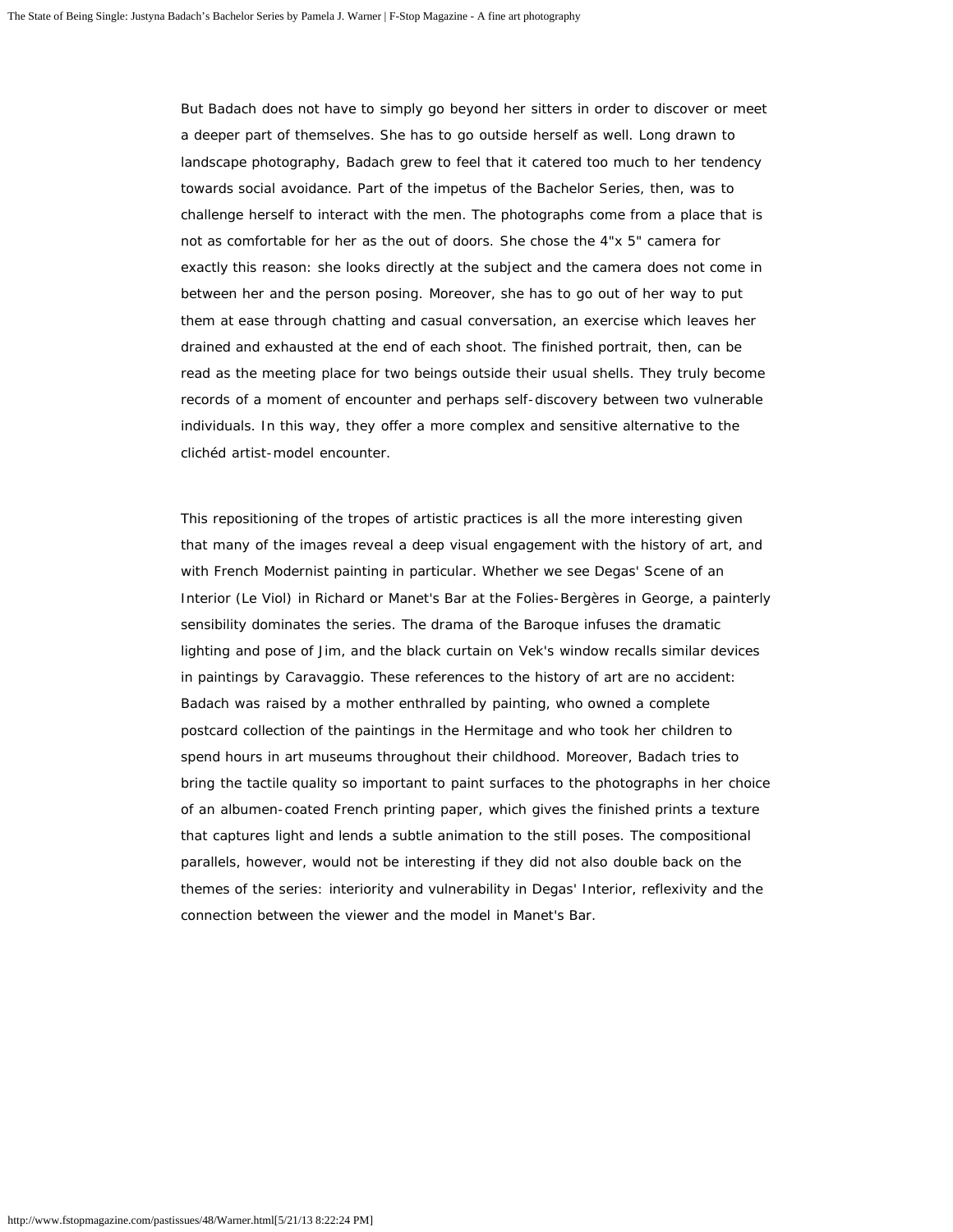

His friends set up this garrison apartment for him in their house. Three rooms, all for free. They nursed him back to health after the heart attack. In the morning he oversees the deliveries for their restaurant. He said that they could not make it without his help.

> *Billy, 2008*

In fact, the formal emphasis on surface and reflection also works metaphorically in relation to Badach's subject matter. In many ways, these portraits are about private worlds, which these men living alone have the luxury of developing. Normally hidden away, the idiosyncrasies of individual identity become visible in these photographs. But even these visible marks of personalities—a taste for hipster design in Matt, a fascination with tai chi in Jim, a passion for Japanese decorative arts in Richard—are themselves only surface emblems for the deeper interior world of the mind,. Notice how windows and doors in these photographs suggest but do not reveal places beyond the rooms we see. They act as portals, suggesting vistas at once external (the rest of the house, the city, etc) and internal (the psyche). Facial expressions also express the active inner lives of these men. Billy stares pensively at the floor, cut off from the clutter around him. Maneswar closes his eyes against the jumble of electronics equipment to think of something we will never know (although Badach's text hints that it's his latest crush). Manaswar's and Matthew's portraits include references to women ( the scantily clad girl visible on the television screen behind Manaswar, the bathtub pin-up behind Matthew, and therefore quietly allude to the normative heterosexuality of the bachelor. The photographs thus present intimacy even as they hint at layers of unknowable depths, suggested by the blackened, dripping eyes next to Matthew's pinup poster. Pulsing like skin with the throb of life coursing beneath the surface (observe Mansawar's REM-sleep like eyelids…), Badach's portraits make us sensitive to the interdependent nature of exteriority and interiority, and movement back and forth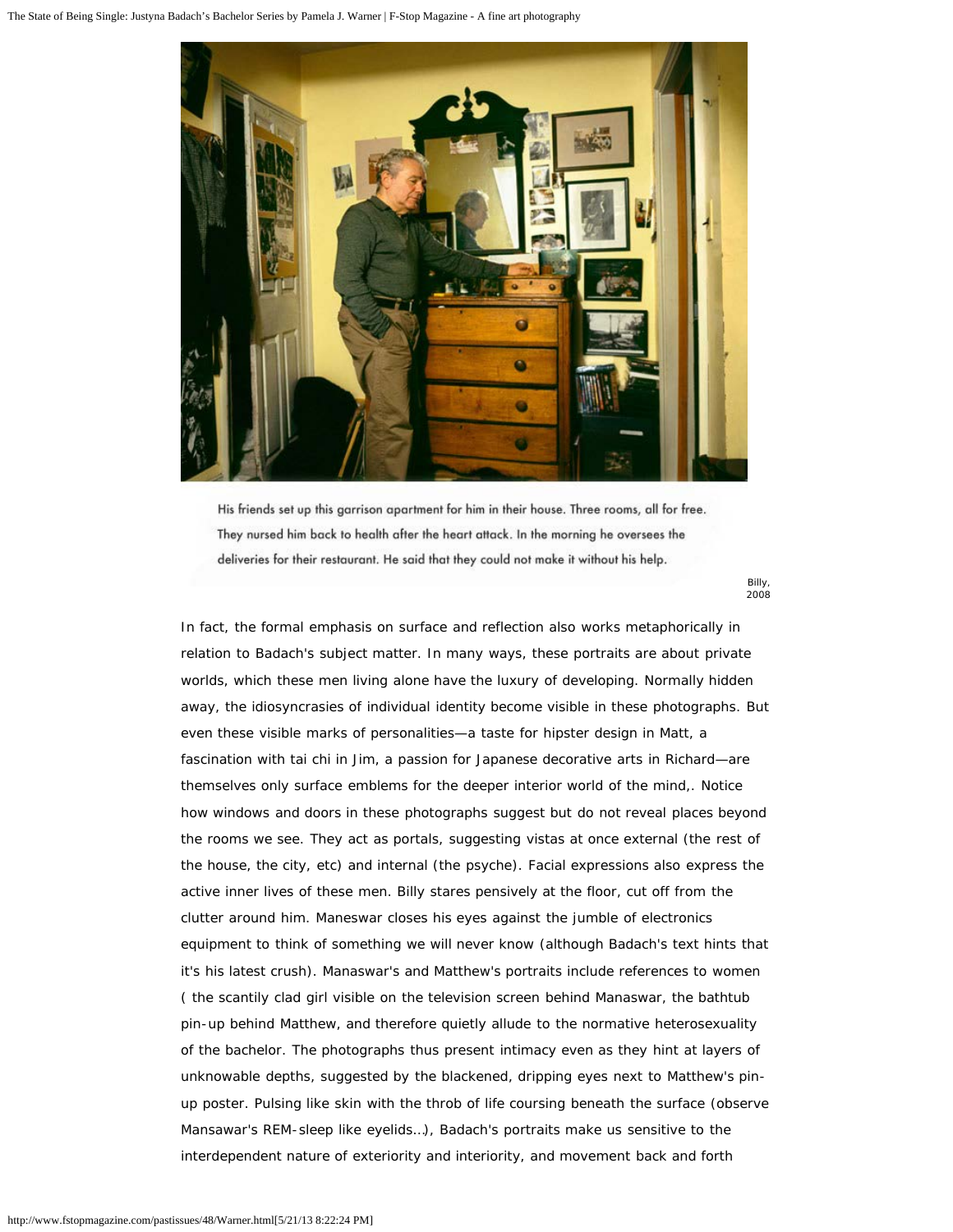between the two realms.

Nowhere is the exploration of the shifting relationships between inner and outer worlds more poignantly captured than in Badach's portrait of Kirk. Blinded from a gun wound to the head, Kirk chooses to live alone in a house that he decorated after his accident. The irony of the book on the shelf, The Evil Eye, and the blank "painting" in the elaborate gold frame on the wall (it's actually a piece of framed black velvet) suggest Kirk's critical distance from his handicap, albeit one marked with a dark dose of humor. Learning that he is undergoing experimental treatments to restore his sight does not take away the fear that most of us feel at the thought of being thrust so suddenly and entirely into the inner world of our own minds. We reassure ourselves that blind people develop hypersensitivity in other senses, such as hearing and touch, partly as a way to relieve our discomfort. Does Kirk know, I can't help but wonder, that he hasn't mixed up the white and black figurines on his shelf, or that the collections of bones share a yellow color similar to the frame on the wall? What meaning does the interior hold beyond its reassuring visual familiarity? Badach's photographs suggest other ways of knowing the world, a phenomenology of human existence that can emerge in intimate settings.

Surfaces are formed by what lies beneath them and cannot exist without that deeper support. Badach's portraits of bachelors, on the other hand, hint that the depths may not be dependent on surfaces in the same way. In contrast to trendy theories of identity that would see personality as all surface—a series of fleeting, constantly shifting, and above all un-anchored constructions, Badach's bachelors draw their strength from their rich inner worlds. In a society that has commodified and packaged social relationships into the clichés of internet dating and Vek's framed photo ads, it is perhaps not surprising, and perhaps in the end less suspicious, that these men have opted out. The series acts as a potent reminder that inner worlds can be as much a place of cultivation as consolation. Rather than illustrating a passing phase, Badach shows us bachelorhood as a valid, more permanent state of being.





To see more of Justyna Badach's work: